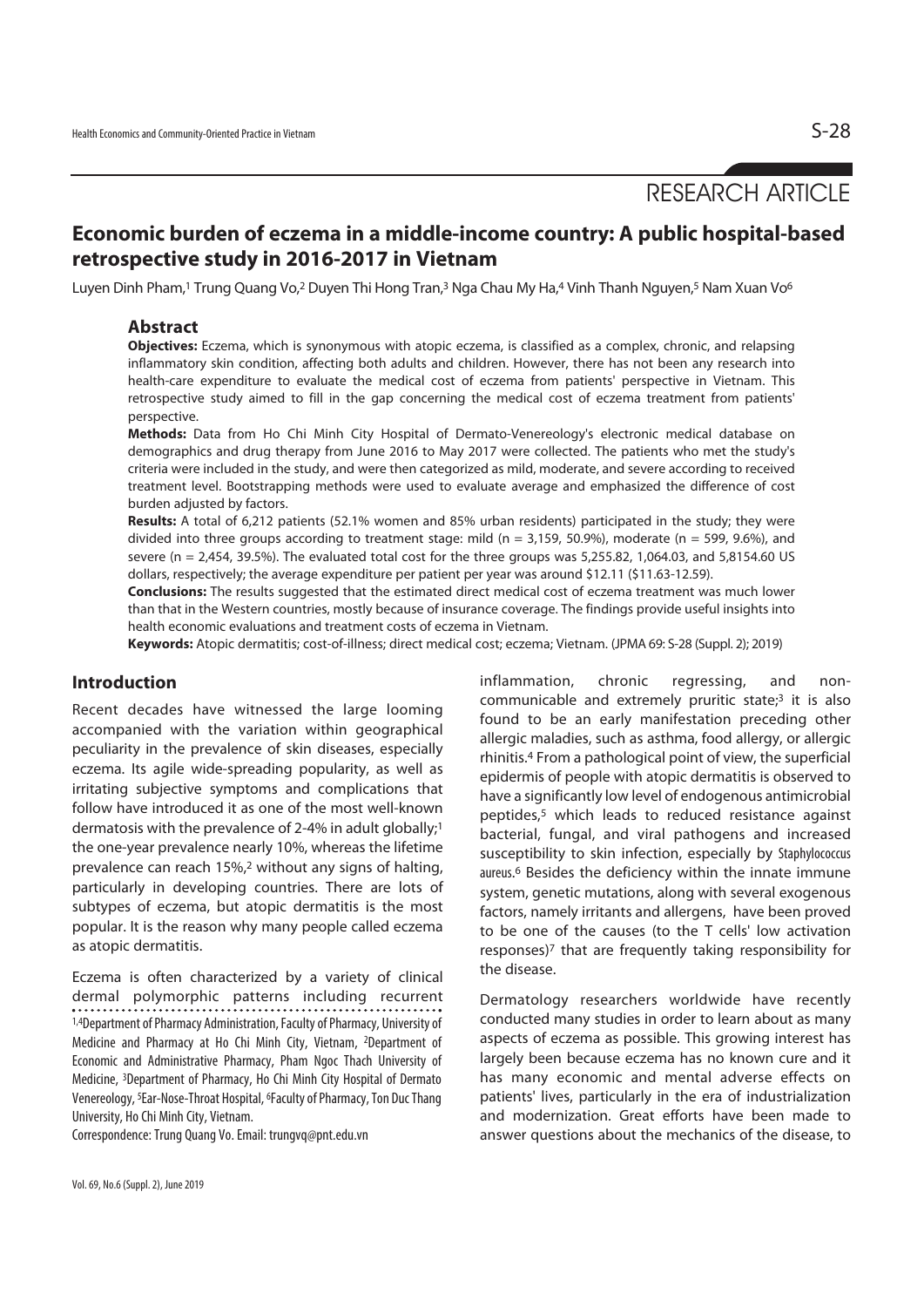learn about its impact beyond its direct clinical features, to understand its consequences for life quality, and to gain insights into the efficacy of new treatments. The main purpose of these efforts has been to seek a more effective yet less risky way to control or treat eczema or even find a cure for it.7-10

Because of people's struggle with financial burdens associated with eczema, dermo-researchers worldwide have given eczema priority in the past few years; many international studies conducted to estimate the economic burden of eczema have conclusively shown the enormous treatment costs associated with this illness. A systematic review in 2016 showed that the annual mean cost per patient ranged from €1,712 to €9,792 (direct cost per patient was €521 to €3,829; indirect cost per patient was €100 to €6,846). Specifically, an earlier study in 2011 in Germany had shown that the annual direct and indirect cost per patient was €1,742 and €386, respectively.11 In Italy in 2013, the overall mean cost was €5,020 for each patient per year with the loss of productivity being 43.7%.12 The average sum of cost for integrated and usual care for each Dutch patient was €3,613 ( $\pm$  798) and €1,576 (± 430), respectively. In Asia, a research in India in 2015 estimated that the mean total cost for atopic dermatitis (AD) was 6,235.00 ( $\pm$  3,514.00) Indian rupees,<sup>13</sup> which was equivalent to 99.9 ( $\pm$  56.3) US dollars (\$) (according to the exchange rates for 2015 from the Bank of England, 2015). It is clear that patients tend to suffer physically from the symptoms associated with AD (e.g., pain, interrupted sleep, encumbered working or swimming, itching, interference with bathing, etc.), emotionally (e.g., irritability, treatment problems, etc.), and even socially (it has been found that both adults and children avoid interacting with children with AD).14 Moreover, a recent study analyzing data from the 2007 National Survey of Children's Health has revealed a striking association between eczema (or AD) and mental health disorders, including depression, anxiety, conduct disorder, and autism. The results of this study have reinforced other findings that there is a relationship between AD and psychological disturbances, especially attention deficit hyperactivity disorders (ADHD).15

Although eczema has been the main focus of skin disease researchers in the past few years, it is still largely underdeveloped in the laboratories in Vietnam. Thus, there is limited to no official clinical data on eczema treatment and financial aspects among Vietnamese patients. Therefore, this study intended to analyze the financial burden of eczema medical care, which is an initial yet an extremely integral step in controlling and devising monetary plans. This was achieved by accessing

and analyzing the cost of eczema diagnosis and treatment from 2016 to 2018 in a public hospital, whilst determining the underlying factors that can mostly influence the overall cost.

### **Patients and Methods**

The study was conducted as a cost-of-illness retrospective investigation utilizing Ho Chi Minh City Hospital of Dermato-Venereology's computerized medical database with the intention of estimating the direct medical cost spent for eczema from June 2016 to May 2017 from the perspective of the insured.

For all the patients who were diagnosed with eczema or AD, using International Statistical Classification of Disease and Related Health Problems, 10th edition (ICD-10), version 2016, the following codes were used: L20: Atopic dermatitis (including L20.0, L20.8, and L20.9); L21: Seborrhoeic dermatitis (including L21.0, L21.1, L21.8, and L21.9); L23: Allergic contact dermatitis (containing L23.0 to L23.9); L24: Irritant contact dermatitis (involving L24.0 to L24.9; L25). Unspecified contact dermatitis (comprising L25.0 to L25.5, L25.8, and L25.9); and L30 (collecting L30.1, L30.2, and L30.9). Patients about whom there was limited key information and had been diagnosed but refused the treatment were not included in this study.

Ho Chi Minh City Hospital of Dermato-Venereology was selected for data collection. Ho Chi Minh City (formerly Saigon) has the largest population in Vietnam. In addition to this, it is affiliated to the Department of Health and is the control site of leprosy, sexually transmitted diseases, and cutaneous conditions in Southern Vietnam; these features made Ho Chi Minh City Hospital of Dermato-Venereology an appropriate site for this study.

### **Statistical Analysis**

Demographic Variable General information, such as case ID, patient age, gender, location, insurance code (which will be calculated into discount percentages in total cost), date of visit, as well as the amount of every kind of drug for each individual, was present within the electronic data. Demographical descriptive methods were used for analyzing the continuous and categorical variables, which summarize the data on demographic characteristics, treatment stages, and cost components.

Cost Measurement Direct medical costs were calculated by summing up the expenditures of visit fee, drugs (including therapy drugs and supplements), cosmetics, as well as medical supplies. The average cost and differences in total expenses between groups were determined using Bootstrap with 1,000 replicates, which were calculated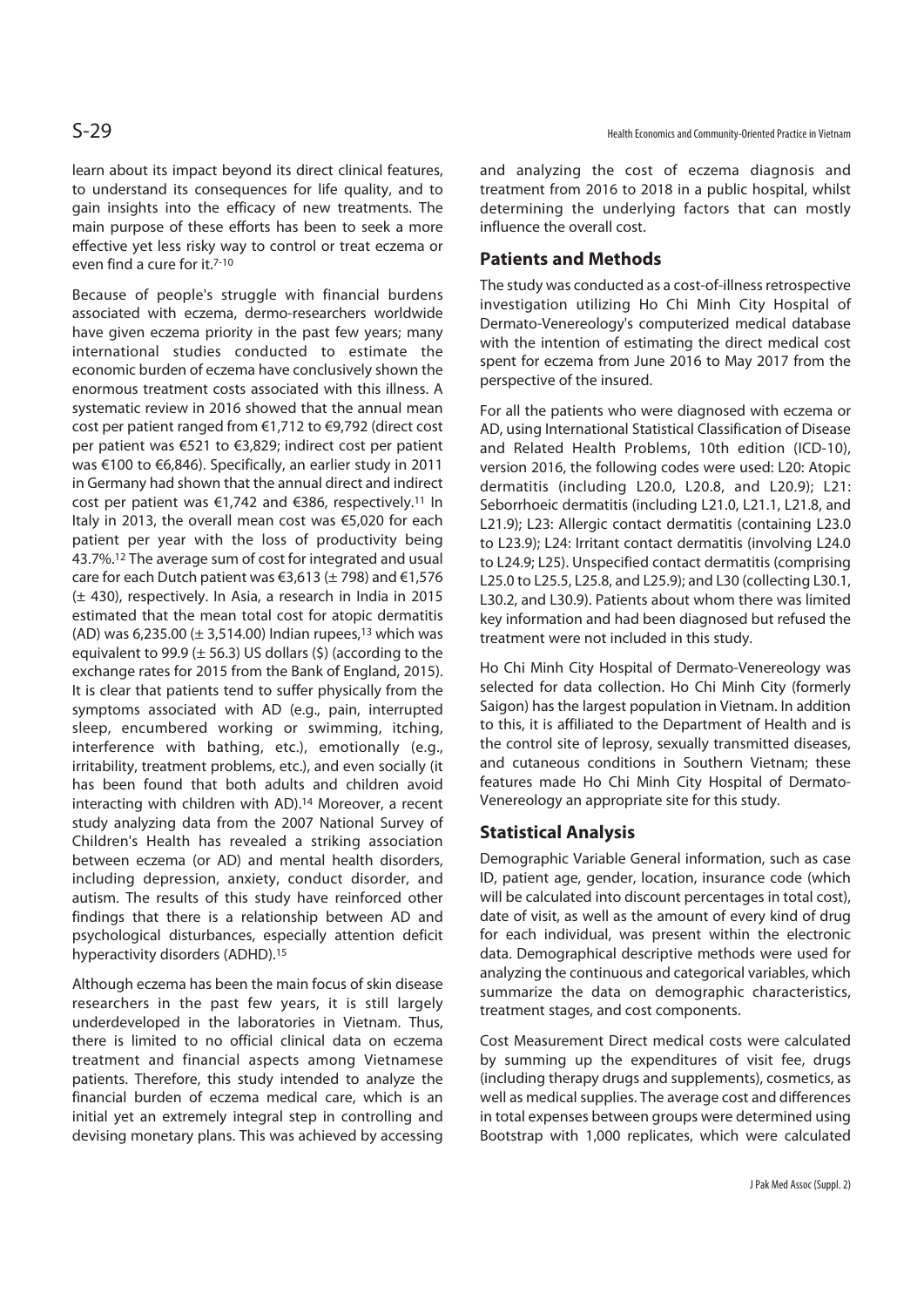and interpreted using the P value of  $< 0.05$  (95% confidence interval), then converted into 2018 US dollar currency using the Consumer Price Index (CPI) (the World Bank in Vietnam, 2016, 2017) and categorized into the major cost components.

The research protocol approval was provided by the Medical Ethics Council at Ho Chi Minh City Hospital of Dermato-Venereology. The study was conducted under the supervision of the Faculty of Pharmacy of the University of Medicine and Pharmacy at Ho Chi Minh City. Because the data were collected through the hospital's records containing personal information, sensitive data were anonymized to maintain patient confidentiality. The collected data were used exclusively for the research purposes.

Among 9,062 patients whose data were electronically collected, a total of 6,212 participants were included into this study after applying the exclusion criteria. The participants were divided into 3 groups, according to their treatment stage whose classification are shown within Table-1, as follows: mild, 50.85% ( $n = 3,159$ ); moderate, 9.64% (n = 599); and severe, 39.51% (n=2,454).

Table-2 displays the general characteristics of the study population within the three groups. The mean age of the participants was 49.6 (±22.6), 3,236(52.1%) of the participants were women, and the majority of the population 5280(85%) were from urban areas.

Table-3 depicts the number of patients who used a particular treatment in general as well as among other age groups. As being observed from the Table-3, additional pharmaceuticals were mostly prescribed with the percentage of 55.6 of the

### **Results**

Table-1: Classification of severity according to treatment prescribed.

| Mild                                                      | Moderate                                                             | Severe                                                     |  |
|-----------------------------------------------------------|----------------------------------------------------------------------|------------------------------------------------------------|--|
| Emollients<br>Low-/medium-potency topical corticosteroids | Immune-suppressants for skin<br>High-potency topical corticosteroids | Oral immune-suppressants<br>Complication treating medicine |  |
|                                                           | Oral corticosteroids                                                 |                                                            |  |

Table-2: Comparison of participants' demographic information across severity groups and the overall total.

| <b>Treatment stage</b> | Mild<br>3,159 (50.85) |       | Moderate<br>599 (9.64) |      | Severe<br>2,454 (39.51) |       | Total<br>6,212(100) |       |
|------------------------|-----------------------|-------|------------------------|------|-------------------------|-------|---------------------|-------|
|                        | N                     | %     | N                      | $\%$ | N                       | %     | N                   | %     |
| Age                    |                       |       |                        |      |                         |       |                     |       |
| $0 - 9$                | 164                   | 2.64  | 29                     | 0.47 | 96                      | 1.55  | 289                 | 4.65  |
| $10 - 19$              | 224                   | 3.61  | 47                     | 0.76 | 155                     | 2.5   | 426                 | 6.86  |
| $20 - 49$              | 1,117                 | 17.98 | 198                    | 3.19 | 748                     | 12.04 | 2,063               | 33.21 |
| $50 - 64$              | 1,029                 | 16.56 | 190                    | 3.06 | 857                     | 13.8  | 2,076               | 33.42 |
| $\geq 65$              | 625                   | 10.06 | 135                    | 2.17 | 598                     | 9.63  | 1,358               | 21.86 |
| Sex                    |                       |       |                        |      |                         |       |                     |       |
| Female                 | 1,681                 | 27.06 | 336                    | 5.41 | 1,219                   | 19.62 | 3,236               | 52.09 |
| Male                   | 1,478                 | 23.79 | 263                    | 4.23 | 1,235                   | 19.88 | 2,976               | 47.91 |
| Location               |                       |       |                        |      |                         |       |                     |       |
| <b>Urban</b>           | 2,556                 | 41.15 | 513                    | 8.26 | 2,211                   | 35.59 | 5,280               | 85.00 |
| Rural                  | 603                   | 9.71  | 86                     | 1.38 | 243                     | 3.91  | 932                 | 15.00 |

Table-3: Mean medical cost (Bootstrap 95% CI) by age groups.

|                                   | N(% )         |                     | Age groups             |                       |                       |                       | All patients          |  |
|-----------------------------------|---------------|---------------------|------------------------|-----------------------|-----------------------|-----------------------|-----------------------|--|
|                                   |               | $0 - 9$             | $10 - 19$              | $20 - 49$             | $50 - 64$             | $\geq 65$             |                       |  |
|                                   |               |                     |                        |                       |                       |                       |                       |  |
| Therapy drugs                     | 1476 (23.76)  | $1.38(0.79 - 2.12)$ | $1.81(1.64 - 1.99)$    | $1.59(1.34 - 1.86)$   | $1.79(1.51 - 2.11)$   | $2.23(1.75 - 2.78)$   | $1.81(1.64 - 1.99)$   |  |
| <b>Additional medications</b>     | 3457 (55.65)  | $1.89(1.53 - 2.28)$ | $3.66(3.49 - 3.83)$    | $2.94(2.71 - 3.19)$   | $4.34(4.03 - 4.68)$   | $4.28(3.89 - 4.69)$   | $3.66(3.49 - 3.83)$   |  |
| Complication treating medications | 2451 (39.46)  | $1.89(1.51 - 2.31)$ | $3.07(2.93 - 3.23)$    | $2.43(2.21 - 2.67)$   | $3.47(3.19 - 3.77)$   | $3.73(3.39 - 4.08)$   | $3.07(2.93 - 3.23)$   |  |
| Visit fee                         | 3,496 (56.28) | $2.64(2.27 - 3.04)$ | $3.36(3.27 - 3.45)$    | $3.09(2.95 - 3.23)$   | $3.47(3.32 - 3.62)$   | $3.80(3.61 - 4.00)$   | $3.36(3.27 - 3.45)$   |  |
| Total cost per patient            | 6.212         | $7.84(6.55 - 9.24)$ | $12.11(11.63 - 12.59)$ | $10.48(9.68 - 11.42)$ | 13.08 (12.29 - 13.91) | 14.04 (13.01 - 15.10) | 12.11 (11.63 - 12.59) |  |

Vol. 69, No.6 (Suppl. 2), June 2019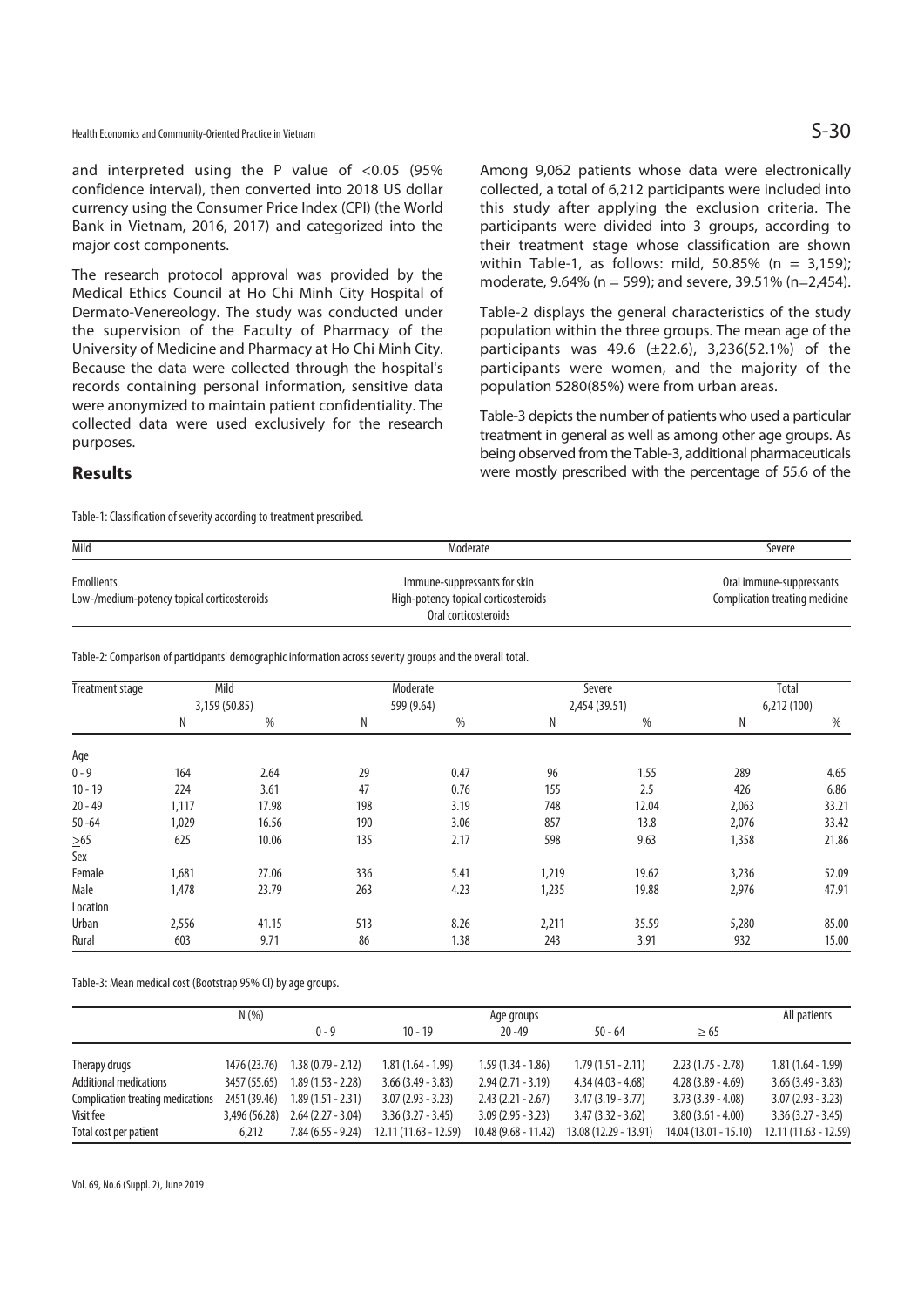Table-4: Cost distribution (%) and total cost (USD) according to treatment stages.

|                                           | Drugs                    | Mild                     | Moderate                 | Severe    |
|-------------------------------------------|--------------------------|--------------------------|--------------------------|-----------|
|                                           |                          |                          |                          |           |
| Treatment medicine                        | <b>Topical medicine</b>  | 17.82                    | 1.97                     | 1.71      |
|                                           | Immune-suppressants      |                          | 27.19                    | 4.94      |
|                                           | <b>Emollients</b>        | 1.68                     | 1.63                     | 0.71      |
|                                           | Oral immune-suppressants |                          | $\overline{\phantom{a}}$ | 0.02      |
|                                           | Oral corticosteroids     |                          | 0.48                     | 0.21      |
|                                           | High-potency corticoids  |                          | 8.46                     | 1.53      |
|                                           | Low-potency corticoids   | 4.15                     | 0.68                     | 0.71      |
| Additional pharmaceuticals                | H1 anti-histamines       | 26.61                    | 21.84                    | 26.28     |
|                                           | Mineral and vitamin      | 4.78                     | 2.65                     | 2.26      |
|                                           | Anti-anxiety             | 2.04                     | 1.53                     | 2.24      |
|                                           | Insecticide              | 0.15                     | 0.14                     | 0.31      |
|                                           | Hepatic supplements      | 0.10                     | 0.03                     | 0.08      |
|                                           | NSAIDS*                  | 0.01                     | 0.04                     | 0.03      |
|                                           | Anti-anaemia medication  | 0.07                     | 0.01                     | 0.02      |
|                                           | Electrolytes             | 0.01                     | 0.02                     | 0.02      |
| <b>Complication treatment medications</b> | Antibiotics              | $\overline{\phantom{a}}$ | ٠                        | 30.97     |
|                                           | Antifungal               |                          | $\overline{\phantom{a}}$ | 1.88      |
|                                           | Antivirus                |                          |                          | 0.01      |
| Total (USD)                               |                          | 5,255.82                 | 10,645.03                | 58,154.60 |

Table-5: Average medical cost according to gender and location along with their bootstrap mean differences.

|                                   | Gender                |                        | Bootstrap mean difference | Location              |                      | Bootstrap mean difference |  |
|-----------------------------------|-----------------------|------------------------|---------------------------|-----------------------|----------------------|---------------------------|--|
|                                   | Female                |                        | (according to gender)     | <b>Urban</b>          | Rural                | (according to location)   |  |
|                                   |                       |                        |                           |                       |                      |                           |  |
| Therapy drugs                     | $1.47(1.27 - 1.67)$   | $2.18(1.88 - 2.51)$    | $0.71(0.35 - 1.09)$       | $1.82(1.62 - 2.02)$   | $1.76(1.33 - 2.27)$  | $0.05 (-0.45 - 0.52)$     |  |
| Additional pharmaceuticals        | $3.51(3.29 - 3.74)$   | $3.82(3.58 - 4.08)$    | $0.32$ (-0.03 - 0.65)     | $3.93(3.74 - 4.12)$   | $1.79(1.42 - 2.14)$  | $1.80(1.42 - 2.15)$       |  |
| Complication treating medications | $2.71(2.52 - 2.90)$   | $3.47(3.23 - 3.72)$    | $0.77(0.47 - 1.08)$       | $3.30(3.13 - 3.48)$   | $1.53(1.21 - 1.85)$  | $1.53(1.21 - 1.85)$       |  |
| Visit fee                         | $3.30(3.18 - 3.41)$   | $3.43(3.30 - 3.56)$    | $0.13 (-0.03 - 0.31)$     | $3.49(3.40 - 3.58)$   | $2.63$ (2.40 - 2.89) | $0.85(0.58 - 1.11)$       |  |
| Total                             | 11.25 (10.62 - 11.94) | $13.03(12.32 - 13.76)$ | $1.77(0.82 - 2.73)$       | 12.55 (12.09 - 13.03) | $8.31(7.39 - 9.33)$  | $4.25(3.16 - 5.29)$       |  |



included patients; these pharmaceuticals were also the components that incurred the highest expenditure with the mean of \$3.66 per patient per year. Visit fee came second with the average cost of \$3.36 and was being one of the most popular components for 56.3% of the patients. In total, the mean budget for each individual per year was approximately \$12.1 (\$11.6 - 12.6). Figure-1 illustrates the allocation of total treatment cost in accordance with the severity of treatment between the two genders. It was evident that there was

Figure-1: Total cost distribution according to treatment stages between two genders.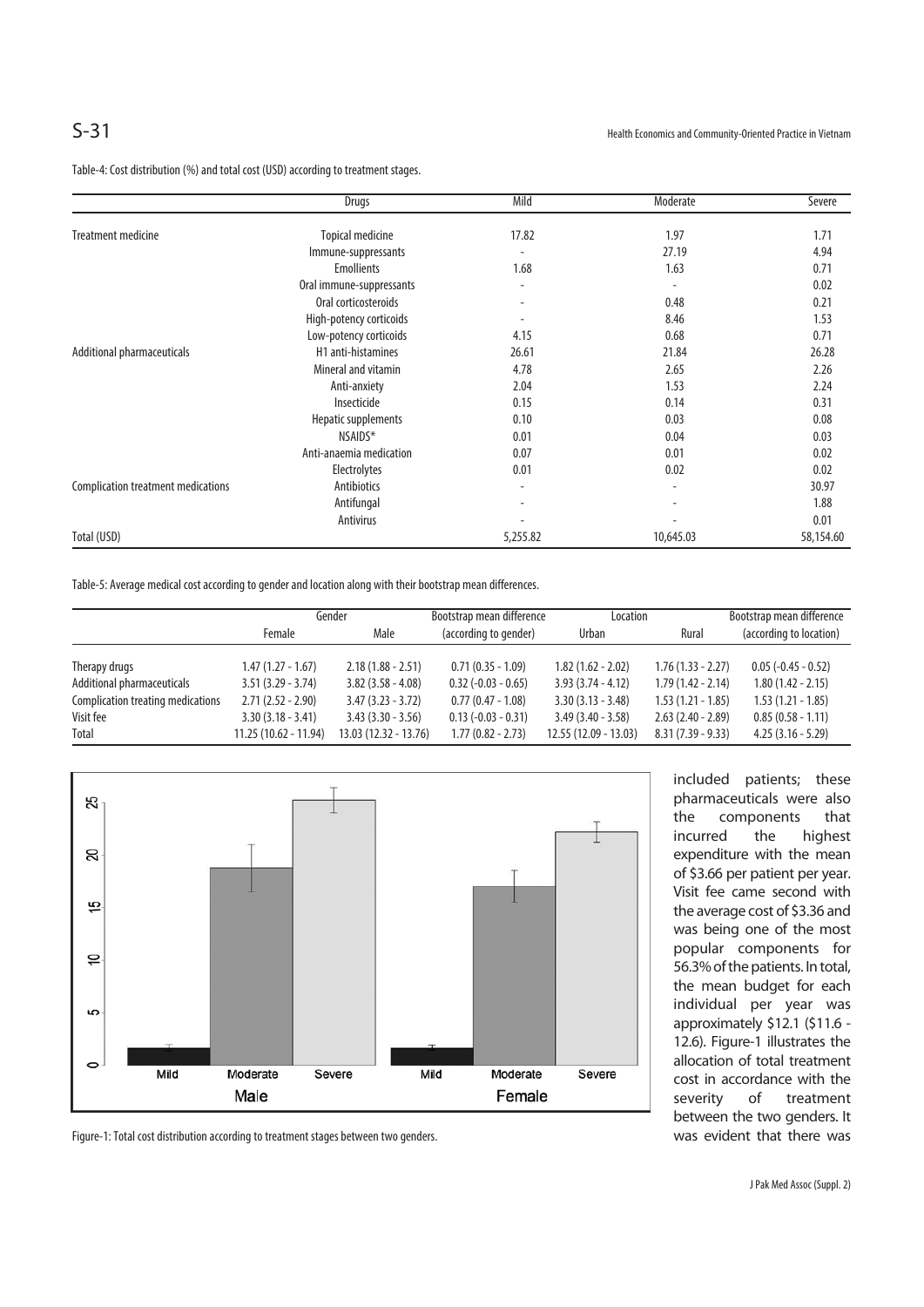Health Economics and Community-Oriented Practice in Vietnam  $S-32$ 



Figure-2: Average cost (USD) differences among age groups by Bootstrap method.

an escalation in the total cost as the severity got increased.

Table-4 exhibits cost disposal, according to the three treatment levels and types of drug therapy. It was apparently shown that antibiotics, which is in the complication treatment class, obtained the highest percentage of total fee (30.2%) of severe treatment; being among the moderate medical care group, immune-suppressants were ranked first by forming 27.19% of the total cost. For the mild group, most of the patients' cost was spent on H1 anti-histamines (26.61%) and topical medicine (17.82%).

Average expenditure, according to gender and location, is exhibited in Table-5. Bootstrap was also used to identify the differences within therapy drugs, complication-treating medications, and the total cost between the two genders. The differences in costs of additional pharmaceuticals, complication-treating medication, visit fee, and total expenditure were also found between the two groups of location whilst average cost differences among groups of age, determined by Bootstrap method, are shown in Figure-2.

### **Discussion**

This study presented essential data on eczema direct

medical expenditure, which, to the researchers' best knowledge, is the first study to lay a solid foundation for future studies on insurance-covered expenses from the outpatients' perspectives in Vietnam. As for the study population, data was collected from a prestigious health-care facility that is well-perceived for excellence in managing dermatological diseases like eczema. Thus, the data used for analysis served to demonstrate a more guideline-complying treatment plan than other settings.

The configured statistical results showed that an individual's average expenditure was \$12.108 (\$11.365 - 12.591) for one year, and the value of the severity level escalated according to treatment stage. There were limited data on patients' assessment of severity, such as physician's global assessment (PGA), modified total lesion symptom score (mTLSS), or photographic guide's (PG) recorded results, which were crucial instruments for the determination and classification of clinical features shown

by many previous studies.11 The overall results of our study, which drew on severity categorization based on the hospital's treatment record, are consistent with other studies, suggesting that severe-state eczema patients have to endure an immense burden as the average expenditure per patient per year was \$22.934 (\$23.683-24.469). However, compared to other international results, the evaluated cost for eczema treatment was clearly lower. In Asia, Kim et al.'s (2015)<sup>16</sup> study in Korea showed that the mean direct medical cost was 457,038 Korean won (KRW), with severe AD patients being affected by the highest expenditure of 668,682 KRW. In their retrospective study in the US,17 reported that the average annual direct cost for outpatient services was \$176.19 ( $\pm$ \$13.79), following the prescribed drugs expenditure of \$78.90 (± \$5.84). Elsewhere in Germany,11 utilized a multicenter approach, which showed that the total cost per year per patient was €2,128, including €1,742 direct cost, and the total cost increased with treatment stages I-IV.

It is important to bear in mind that extrapolating these findings to other settings is complicated, mainly because of the distinctness in population groups, data variations, and ways in which health-care systems operate in different countries. The reasons behind the observed variety of the